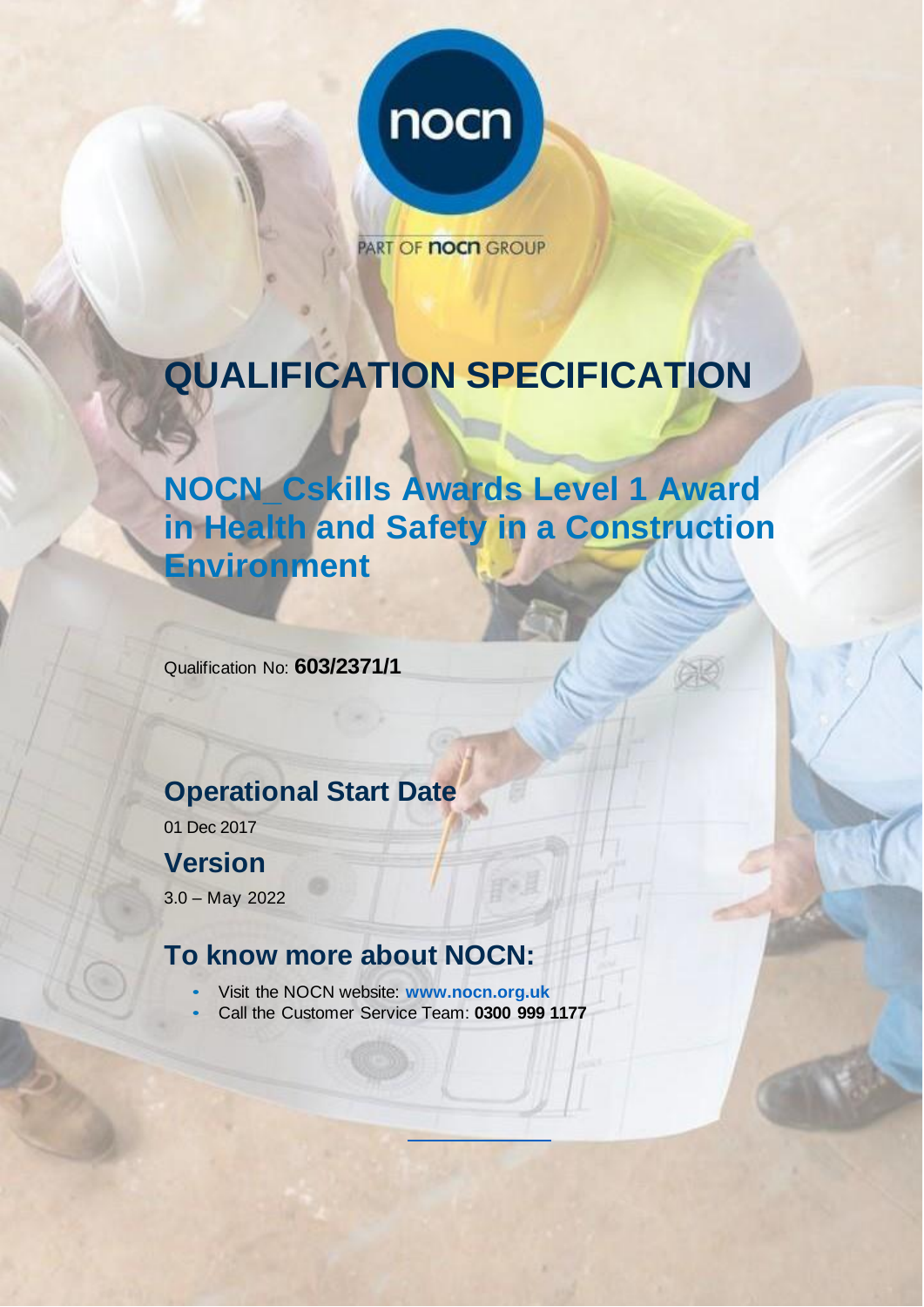

## **Introduction**

**NOCN** is a market-leading awarding organisation that has been providing qualifications for a wide range of centres, including FE colleges and training providers, for 30 years both in the UK and internationally.

We work with centres to deliver a high quality and flexible service for learners to underpin our passionate belief in the power of education and its impact on communities and individuals.

We offer all the advantages of being with a national awarding organisation with a diverse portfolio of qualifications, alongside providing a personalised, bespoke, service to our centres and learners.

As an accredited Leader in Diversity we are proud of our reputation as a provider of fully accessible, trusted and flexible qualifications.

### **About NOCN Group**

NOCN is part of [NOCN](https://www.nocn.org.uk/about/nocn-group/) Group, a progressive educational charity whose core aims are to help learners reach their potential and organisations thrive. The group includes business units specialising in regulated UK and international qualifications, end point assessment, Access to Higher Education, endorsed and assured short courses, Smart job cards, assessment services, consultancy, and research.

NOCN Group shares a joint purpose to offer learners, training providers, employers and FE colleges a fully integrated range of learning and skills development products and services.

Information about all our courses and qualifications is available from our website:

https:/[/www.nocn.org.uk/](http://www.nocn.org.uk/)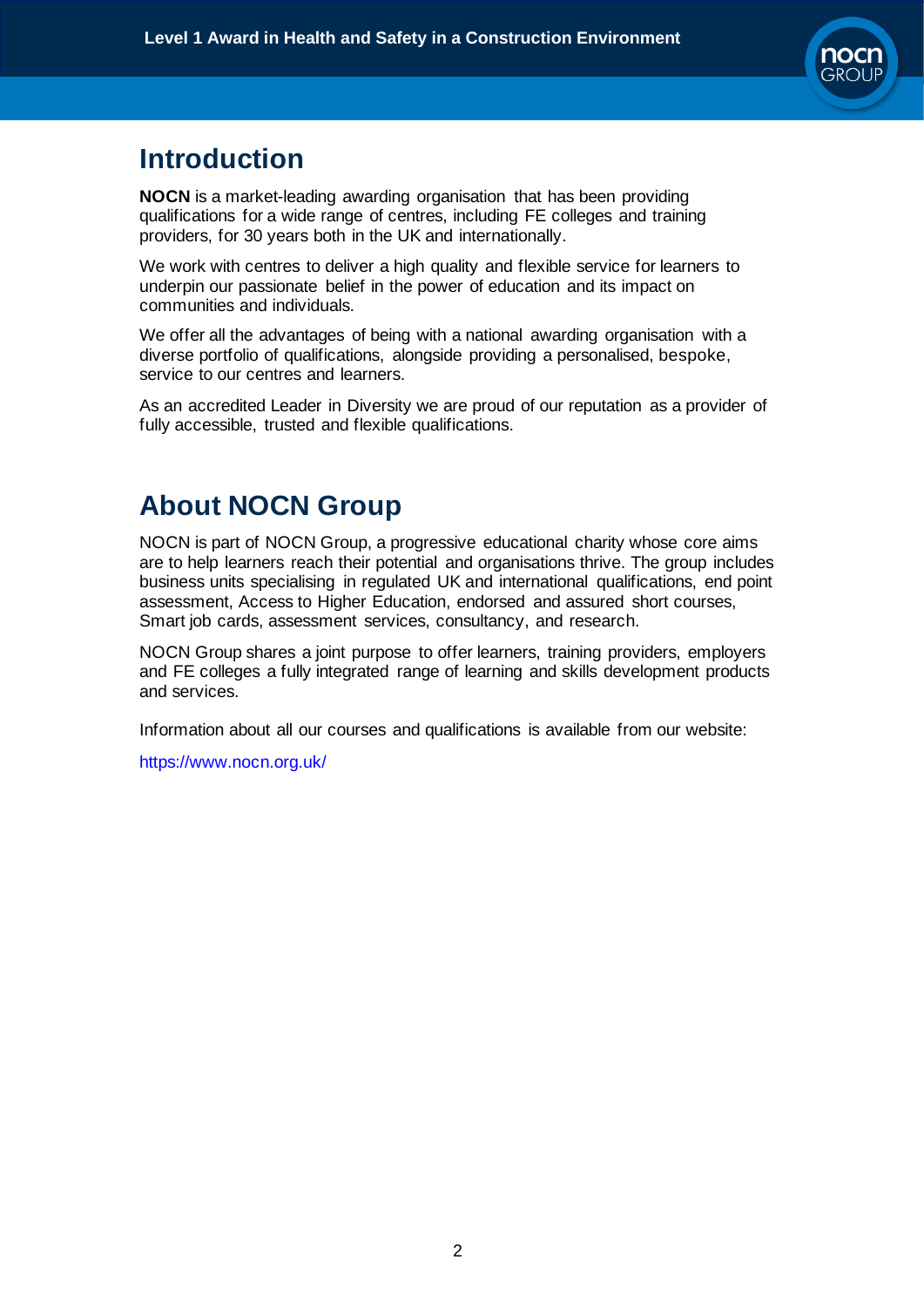

# **Qualification at a Glance**

| Title                                                                                                                                                                                           | <b>Size</b>                                                                                                                                                                               |
|-------------------------------------------------------------------------------------------------------------------------------------------------------------------------------------------------|-------------------------------------------------------------------------------------------------------------------------------------------------------------------------------------------|
| NOCN_Cskills Awards Level 1 Award in<br>Health and Safety in a Construction<br>Environment.                                                                                                     | $C$ redits = $3$<br>$GLH = 21$<br>$TOT = 30$                                                                                                                                              |
| Purpose                                                                                                                                                                                         | <b>Target Audience</b>                                                                                                                                                                    |
| This qualification is for learners who are new<br>to the construction sector and/or who want<br>to gain a CSCS Green Card to access<br>construction sites in the UK as a non-skilled<br>worker. | This Level 1 qualification is designed for<br>learners who are aged 16 or over.                                                                                                           |
| <b>Content Overview</b>                                                                                                                                                                         | <b>Entry Requirements</b>                                                                                                                                                                 |
| The qualification covers the health and<br>safety knowledge that is required to gain a<br><b>CSCS Green Card.</b>                                                                               | There are no formal entry requirements<br>to take this qualification. This qualification<br>can be undertaken without any previous<br>training or qualifications in this subject<br>area. |
| Assessment                                                                                                                                                                                      | <b>Additional Resources</b>                                                                                                                                                               |
| The qualification is assessed through a<br>mandatory knowledge test.                                                                                                                            | Tutor support materials are available on<br>vLearn.                                                                                                                                       |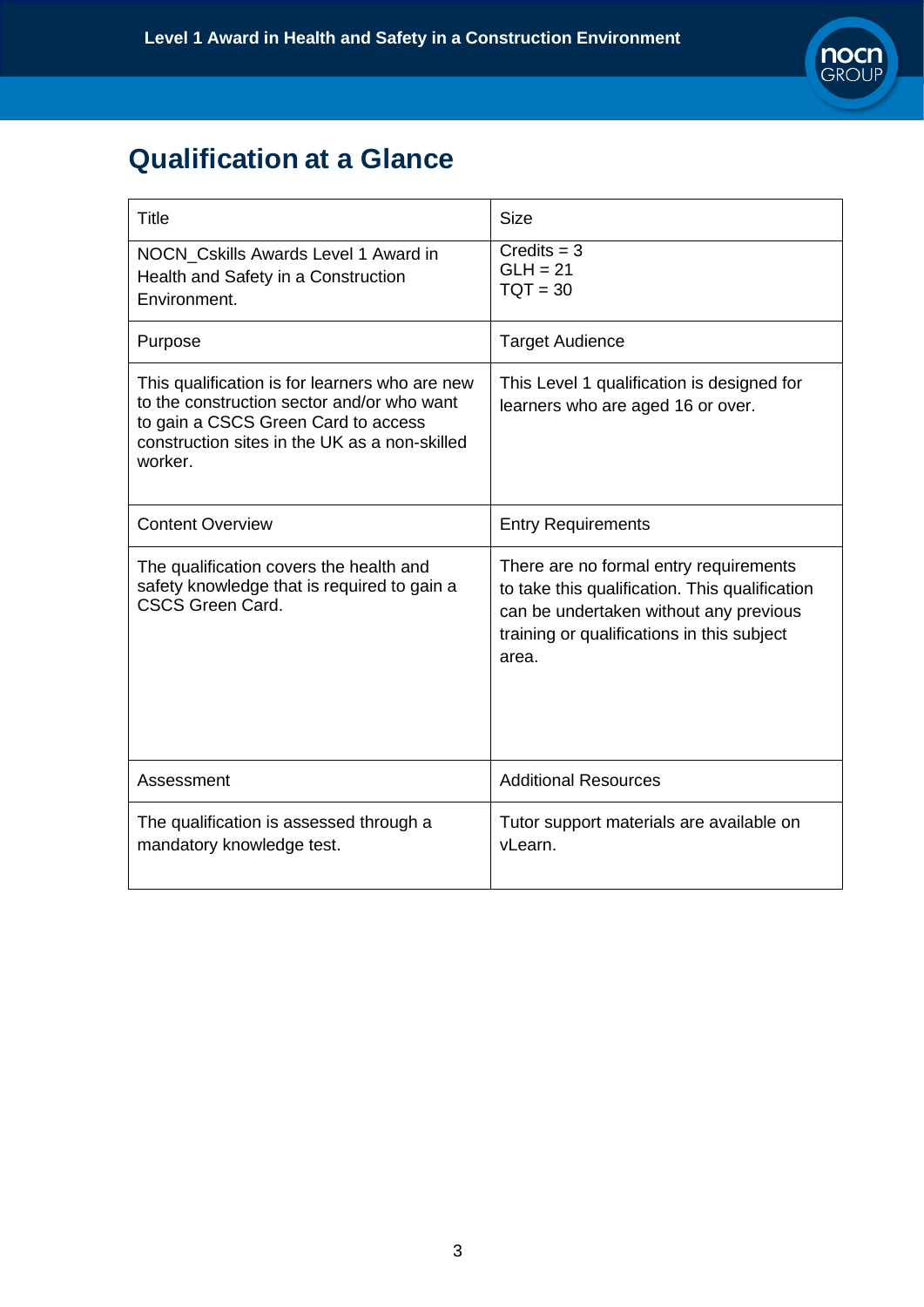

# Table of Contents

|                | Introduction                                         | 2              |
|----------------|------------------------------------------------------|----------------|
|                | <b>Qualifications at a Glance</b>                    | 3              |
| 1.             | <b>Overview of Qualifications</b>                    | 5              |
| 1.1            | <b>Entry Requirements</b>                            | 5              |
| 1.2            | <b>Progression Routes</b>                            | 5              |
| $\overline{2}$ | <b>Qualifications Details</b>                        | 6              |
| 2.1            | <b>Qualification Structures</b>                      | 6              |
| 2.2            | Total Qualification Time (TQT)                       | 6              |
| 2.3            | Assessment and Evidence                              | $\overline{7}$ |
| 2.4            | Fair and Equitable Assessment                        | $\overline{7}$ |
| 2.5            | Learners with Particular Requirements                |                |
| 2.6            | Recognised Prior Learning                            | 8              |
| 2.7            | Assessment and Evidence for the Components           | 8              |
| 3 <sup>1</sup> | <b>Centre Information</b>                            | 9              |
| 3.1            | Required Resources for Delivering the Qualifications | 9              |
| 3.1.1          | <b>Tutor Requirements</b>                            | 9              |
|                | 3.1.2 Assessor Requirements                          | 9              |
|                | 3.1.3 Internal Quality Assurer Requirements          | 9              |
|                | 3.1.4 Continuing Professional Development (CPD)      | 10             |
|                | 3.1.5 External Quality Assurance                     | 10             |
| 3.2            | <b>Offering the Qualifications</b>                   | 10             |
| 4              | <b>Component Information</b>                         | 11             |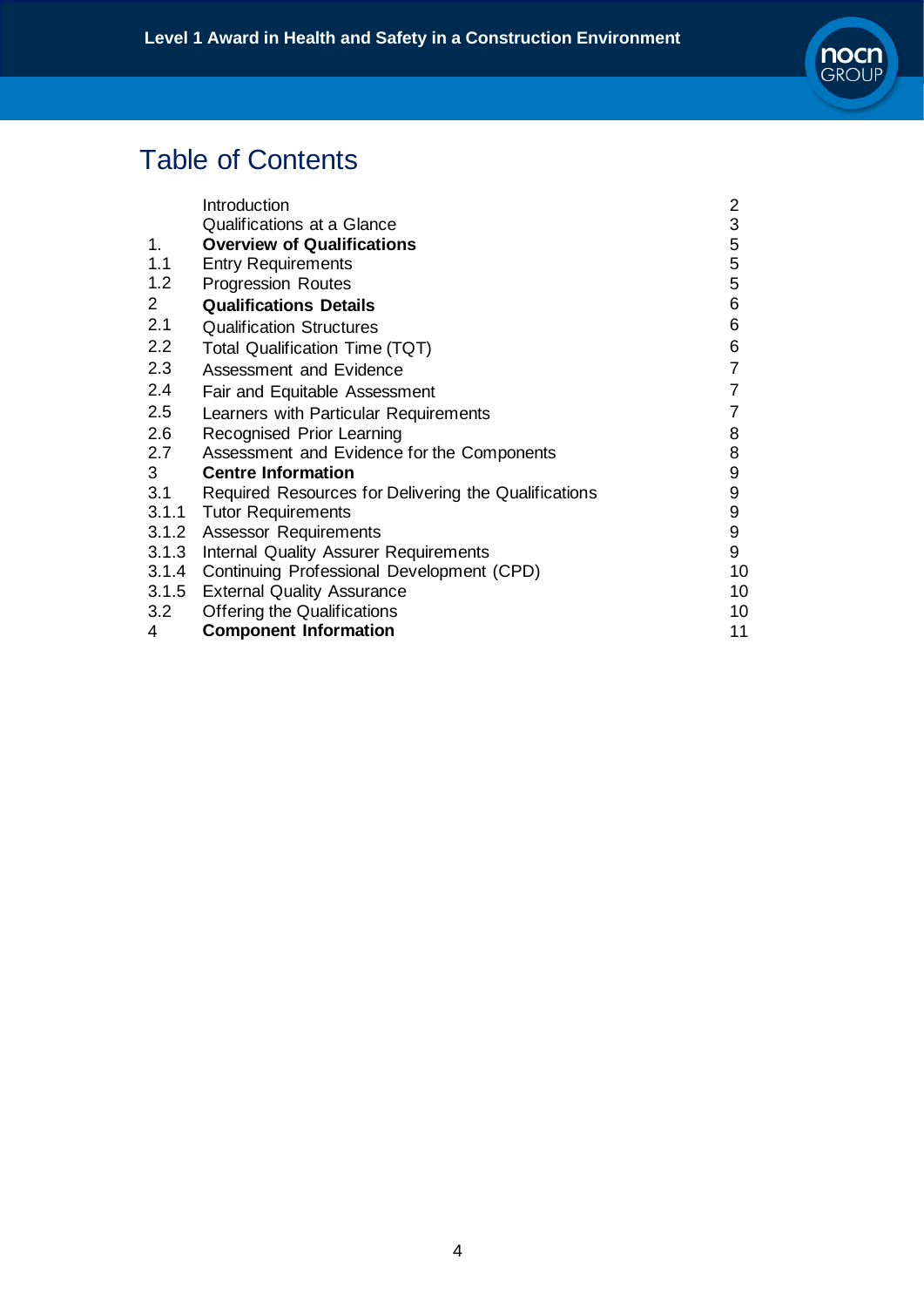

# **1. Overview of Qualification**

This qualification is designed for individuals who are new to the construction sector and/or who want to gain their CSCS Green Card to access construction sites in the UK as a non-skilled worker. The qualification enables the learner to demonstrate an achievement of knowledge and skills in risk assessments, manual handling, working at heights, risks to health and working around plant and machinery.

Successful completion of this qualification will allow the learner to undertake the mandatory knowledge test in order to gain a CSCS Green Card to access construction sites in the UK as a non-skilled worker.

#### **1.1. Entry Requirements**

There are no formal entry requirements for learners. This qualification is available to learners aged 16 years or over.

Learners must be able to demonstrate the requirements of the qualifications and have access to required assessment opportunities and relevant resources. Please refer to specific assessment requirements on individual components for more information.

Centres should undertake initial assessment activities with the learner to ensure this is an appropriate qualification for them, and they can achieve the level they will be studying before enrolling them onto a programme of learning.

#### **1.2. Progression Routes**

Achievement of this qualification confirms the learner has gained the knowledge and skills required to:

- Gain employment in the construction sector as a non-skilled worker
- Progress onto a Level 2 qualification specific to a particular trade or job role
- Progress onto an apprenticeship.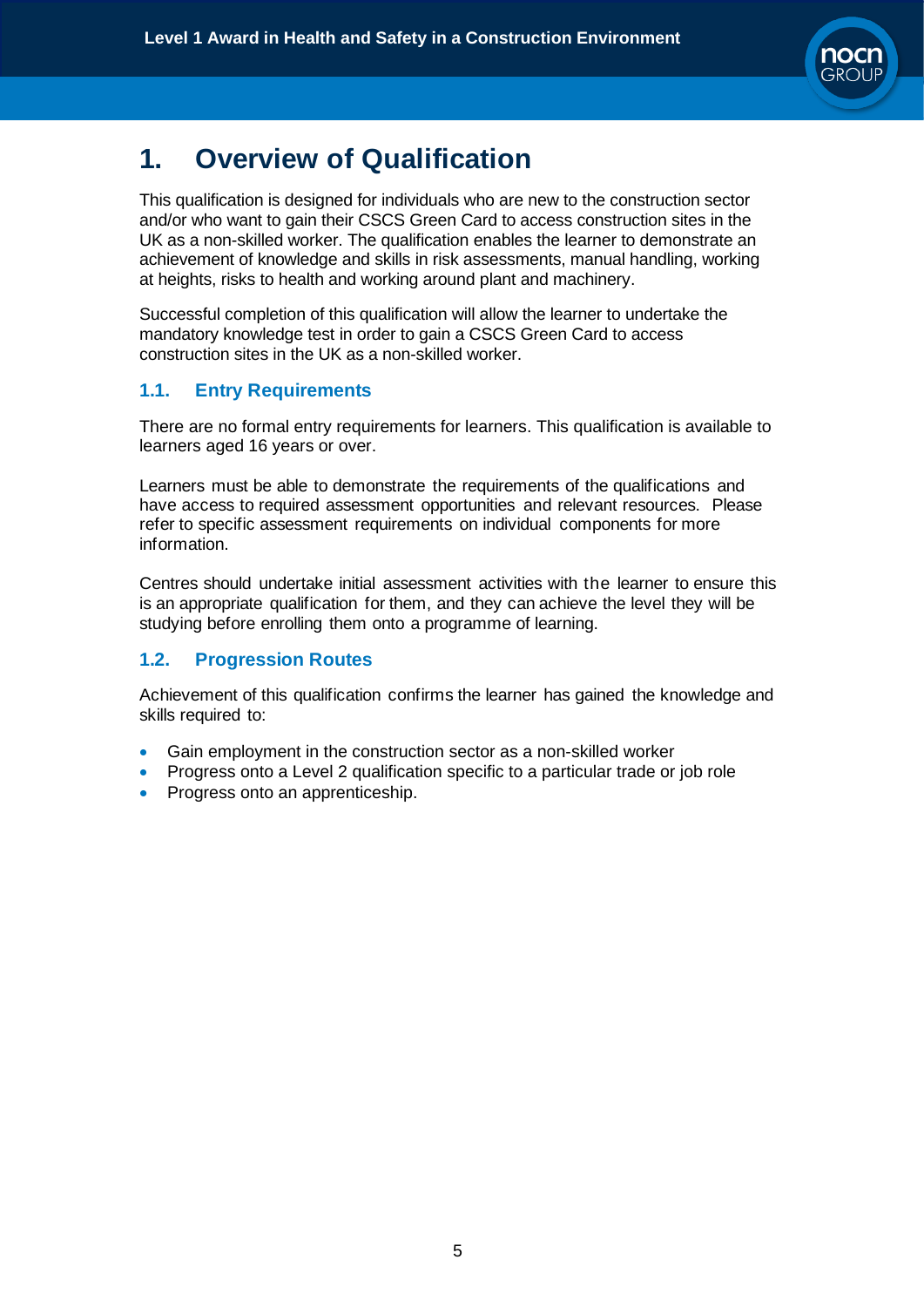

# **2. Qualifications Details**

#### **2.1. Qualification Structure**

The NOCN\_Cskills Awards Level 1 Award in Health and Safety in a Construction Environment is a 3-credit qualification with a Total Qualification Time (TQT) of 30, including 21 Guided Learning Hours (GLH). Learners **must** achieve all 3 credits from the 1 mandatory components.

| <b>Component Title</b>                             | <b>Level</b> | <b>Credit</b><br>Value | <b>GLH</b> | <b>Ofqual</b><br><b>Reference</b><br><b>Number</b> |  |  |
|----------------------------------------------------|--------------|------------------------|------------|----------------------------------------------------|--|--|
| <b>Mandatory Components</b>                        |              |                        |            |                                                    |  |  |
| Health and Safety in a Construction<br>Environment |              | 3                      | 21         | D/616/3686                                         |  |  |

#### **2.2. Total Qualification Time (TQT)**

Through consultation with users, TQT has been agreed by considering the total number of learning hours required for the average learner to achieve these qualifications. TQT is split into two areas:

| <b>Area</b>                                                                                                                                                                                                                                                                                                                                                                                                                | <b>Example of activities</b>                                                                                                                                                                                                                                                                                                              |
|----------------------------------------------------------------------------------------------------------------------------------------------------------------------------------------------------------------------------------------------------------------------------------------------------------------------------------------------------------------------------------------------------------------------------|-------------------------------------------------------------------------------------------------------------------------------------------------------------------------------------------------------------------------------------------------------------------------------------------------------------------------------------------|
| 1. Guided Learning Hours (GLH):                                                                                                                                                                                                                                                                                                                                                                                            | Classroom-based learning supervised<br>by a teacher                                                                                                                                                                                                                                                                                       |
| learning activity under the immediate<br>guidance or supervision of a lecturer,<br>supervisor, tutor or other appropriate<br>provider of education or training<br>includes the activity of being assessed if<br>the assessment takes place under the<br>immediate guidance or supervision of a<br>lecturer, supervisor, tutor or other<br>appropriate provider of education or                                             | Work-based learning supervised by a<br>teacher<br>Live webinar or telephone tutorial with a<br>teach in real time<br>E-learning supervised by a teacher in<br>$\bullet$<br>real time<br>All forms of assessment which take place<br>$\bullet$<br>under the immediate guidance or<br>supervision of an appropriate provider of<br>training |
| training                                                                                                                                                                                                                                                                                                                                                                                                                   | Exam time                                                                                                                                                                                                                                                                                                                                 |
| 2. Other Learning Hours (OLH):<br>an estimate of the number of hours a<br>learner will spend, as directed by (but<br>not under the immediate guidance or<br>supervision of) a lecturer, supervisor,<br>tutor or other appropriate provider of<br>education or training, including:<br>preparatory work<br>$\circ$<br>self-study<br>$\circ$<br>any other form of education or<br>$\Omega$<br>training, including assessment | Independent and unsupervised<br>$\bullet$<br>research/learning<br>Unsupervised compilation of a<br>portfolio of work experience<br>Unsupervised e-learning<br>Unsupervised e-assessment<br>$\bullet$<br>Unsupervised coursework<br>Watching a pre-recorded<br>podcast or webinar<br>Unsupervised work-based learning                      |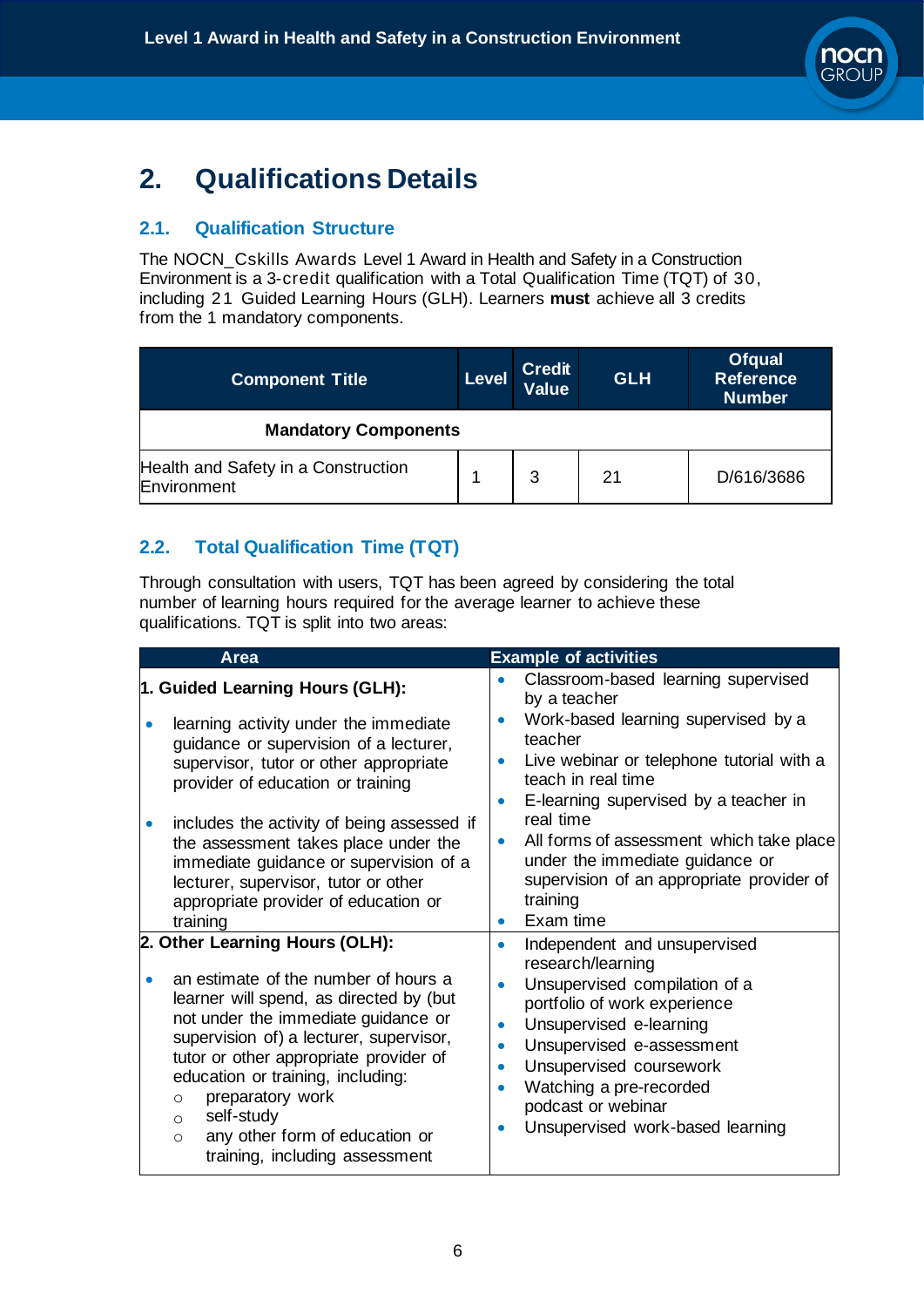

#### **2.3. Assessment and Evidence**

This qualification is externally set and externally assessed through a mandatory knowledge test. The qualification can also be assessed through completion of a workbook.

#### **External Assessment (externally set and internally assessed)**

The workbook is available on vLearn and includes the information needed by the learner to complete the assessment. The assessment decisions are to be recorded on the assessment documents.

#### **External Assessment (externally set and externally assessed)**

Learners will be required to complete the mandatory NOCN knowledge test accessed via the NOCN Test Platform. The knowledge test is to be taken at the end of the qualification.

The knowledge assessment is designed to be taken on a computer using the NOCN online Test Platform, however, paper testing is also available in some circumstances.

The test is externally set and marked and consists of multiple-choice questions covering the Learning Outcomes and associated requirements for the unit.

The test is graded at pass or fail. The qualification is graded at pass or fail.

More details on the unit's assessment can be found in the Assessment section of each unit.

For further information on the NOCN Test Platform and Invigilation Policy for Training Qualifications, please refer to the Products and Support section on the NOCN website or contact our Customer Services team.

#### **2.4. Fair and Equitable Assessment**

Assessment must be designed to be accessible and inclusive, and the assessment methodology must be appropriate for individual assessment, giving due consideration to any assessment requirements attached to individual components.

#### **2.5. Learners with Particular Requirements**

If you are a NOCN Recognised Centre and have learners with particular requirements, please see the **NOCN Reasonable Adjustments Policy and Procedure** found on the NOCN website at [www.nocn.org.uk](http://www.nocn.org.uk/)

This policy gives clear guidance on the reasonable adjustments and arrangements that can be made to take account of disability or learning difficulty without compromising the assessment criteria.

The NOCN Centre Recognition process requires the centre to hold policy statements on Equal Opportunities, Diversity and Disability Discrimination which will be reviewed by NOCN. Please contact [assurance@nocn.org.uk](mailto:assurance@nocn.org.uk) for further details.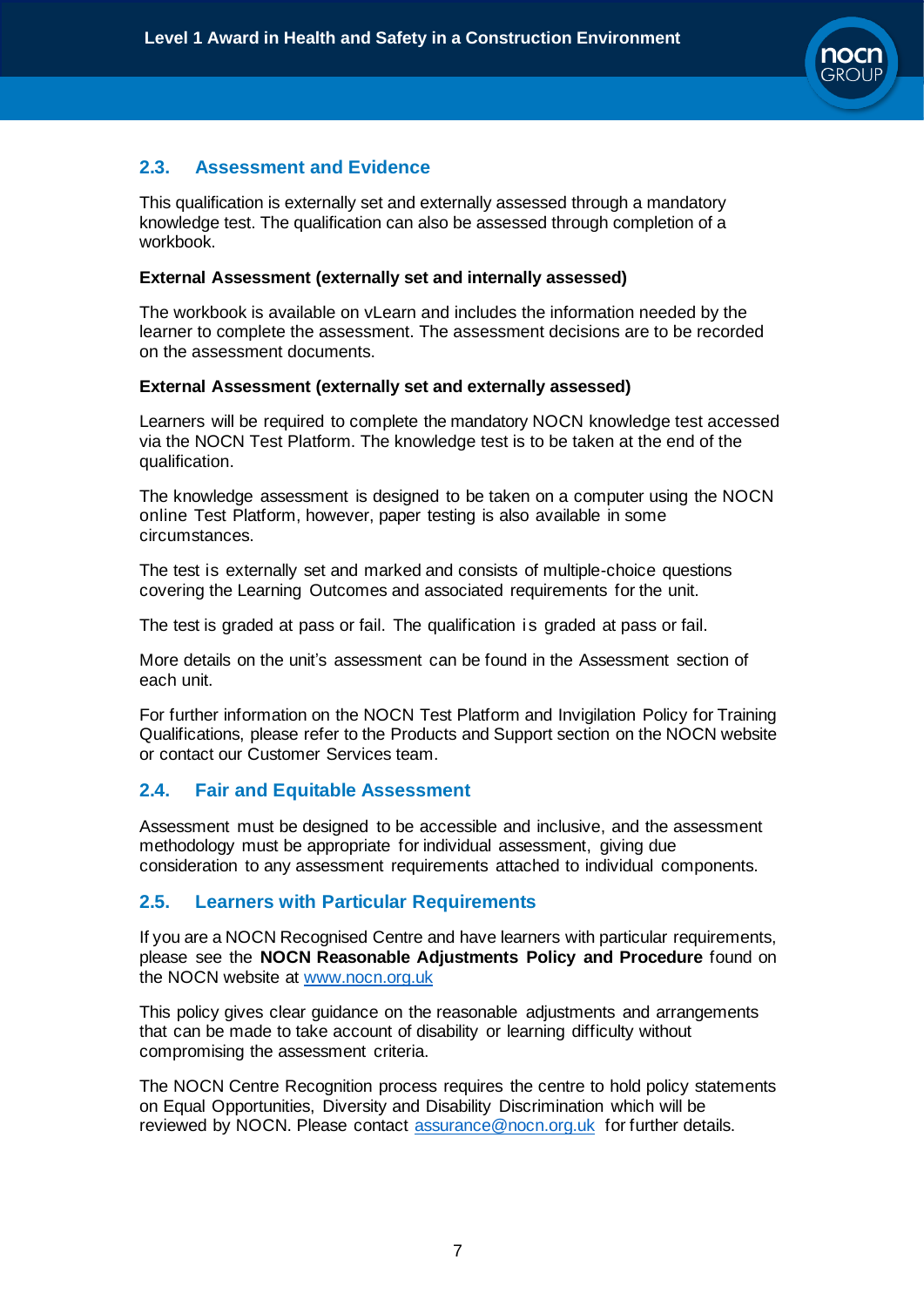

#### **2.6. Recognised Prior Learning**

Recognising Prior Learning is an assessment process that recognises learning that has its origins in a learner's experience and/or previous formal and informal learning contexts. This includes knowledge and skills gained within school, college, university and outside formal learning situations such as through life, employment, apprenticeships and other work experiences.

NOCN is committed to the Recognition of Prior Learning (RPL) and has developed a policy and procedures to inform and support centres. This is available on the NOCN website at [www.nocn.org.uk](http://www.nocn.org.uk/)

#### **2.7. Assessment and Evidence for the Components**

Assessment materials are only available to centres approved to deliver this qualification.

All current assessment materials are available from NOCN's vLearn platform. Existing centres have access to vLearn, new centres must contact their NOCN Business Development Manager. Centres must use current live assessment material, always download the most up-to-date version before a learner starts their assessment.'

Forms and guidance for gathering learner evidence against the individual assessment criteria are available for download in Word format on the NOCN website:

[http://www.nocn.org.uk/qualifications\\_and\\_units/additional\\_qualification\\_documents.](http://www.nocn.org.uk/qualifications_and_units/additional_qualification_documents.)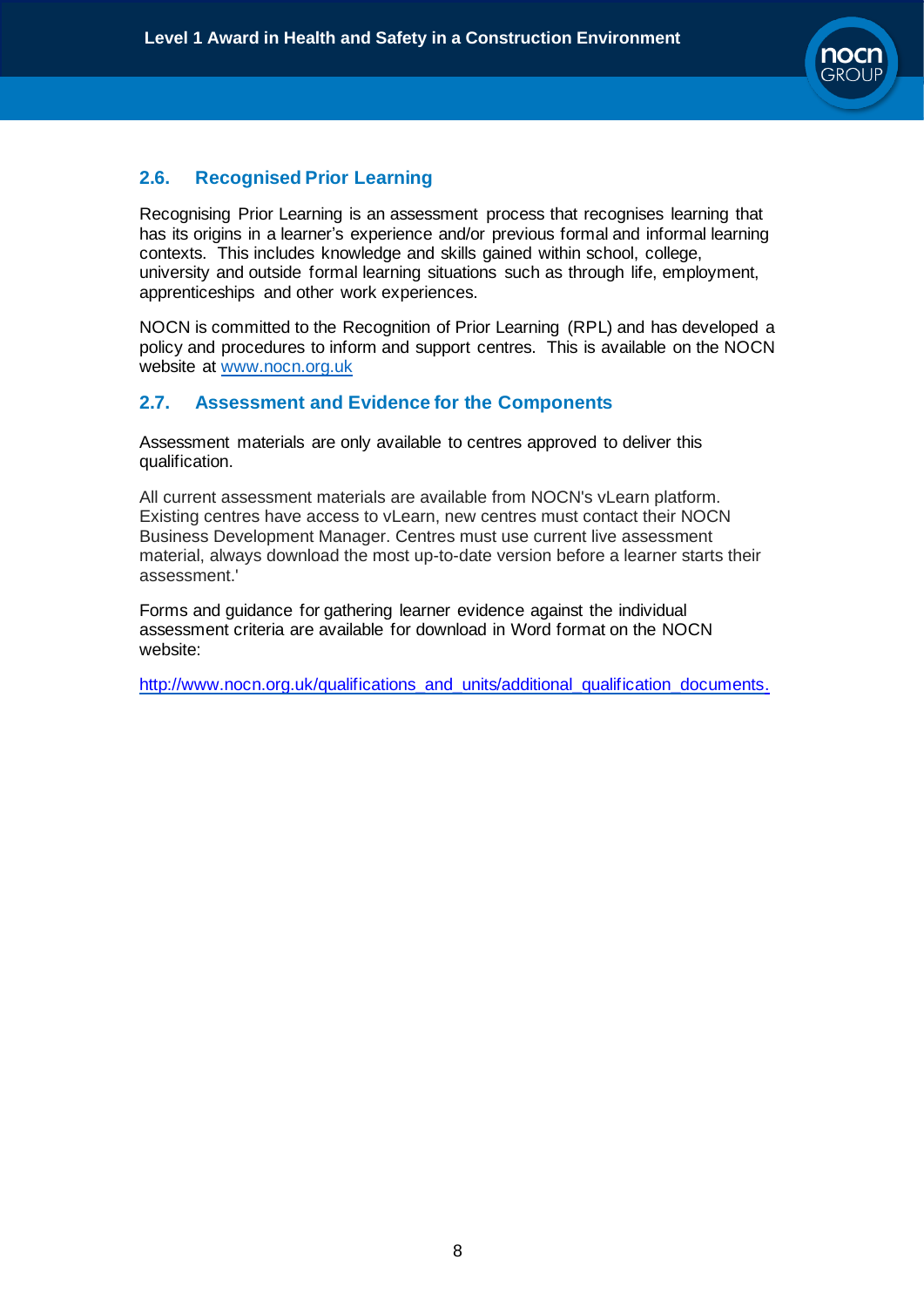

## **3. Centre Information**

#### **3.1. Required Resources for Delivering the Qualifications**

As part of the requirement to deliver this qualification there is an expectation that staff undertaking roles as part of the delivery and assessment of the qualification have a demonstrable level of expertise.

NOCN expects that Tutors and Assessors are able to demonstrate the following competencies:

#### **3.1.1. Tutor Requirements**

Be subject matter experts, hold or be registered as working towards, a recognised education and training qualification, have experience of delivering training within this subject area. The minimum expectation is that the level of competence of the Tutor should be at the same level as the training that is to be delivered.

#### **3.1.2. Assessor Requirements**

Be technically competent, have experience of carrying out assessment activities and hold, or be registered as working towards, a recognised assessing qualification. The minimum expectation is that the level of competence of the Assessor should be at the same level as the qualification being assessed.

#### **3.1.3. Internal Quality Assurer Requirements**

Each centre must have internal quality assurance policies and procedures in place to ensure that decisions made by Assessors are appropriate, consistent, fair and transparent, and that they do not discriminate against any learner. The policies and procedures must be sufficient to secure the quality of the award, ensuring validity, reliability and consistency.

NOCN expects that an Internal Quality Assurer is able to demonstrate the following competencies, they should:

• Have an understanding of the subject area, have experience in carrying out internal quality assurance activities and hold, or be registered as working towards, a recognised Internal Quality Assurance qualification. The minimum expectation is that the level of competence should be at the same level as the qualification being quality assured.

NOCN supports and recognises centres' internal quality assurance systems which support the above; any system should include standardisation and sharing of good practice.

Centre staff may undertake more than one role, e.g. tutor, assessor or internal quality assurer, but they **cannot** conduct any quality assurance on work that they have previously assessed.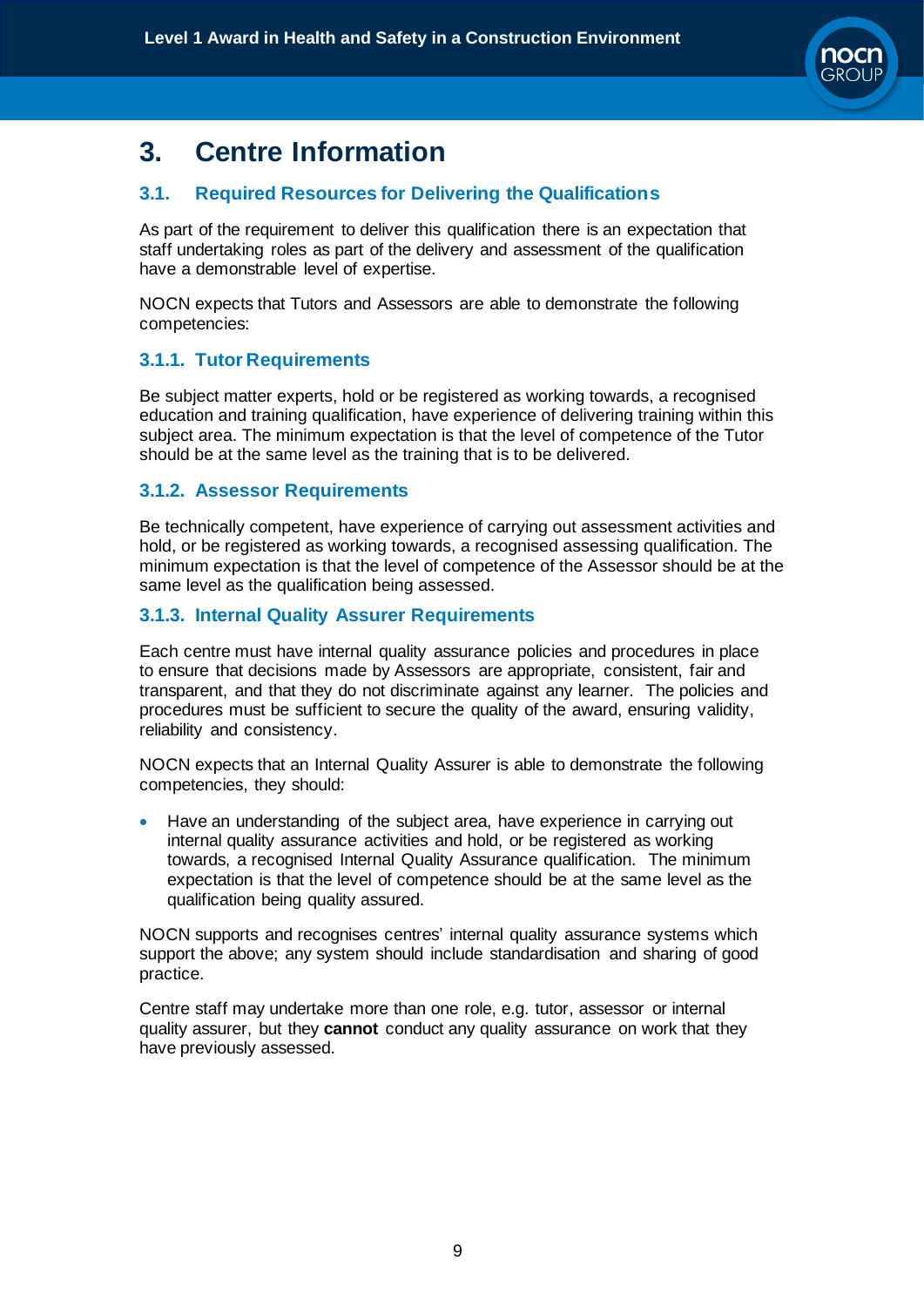

#### **3.1.4. Continuing Professional Development (CPD)**

Centres are expected to support their staff, ensuring that their subject knowledge remains current and that their members of staff are up to date with regards to best practice in delivery, assessment and quality assurance.

#### **3.1.5. External Quality Assurance**

Once recognised as a Centre, NOCN will allocate an External Quality Assurer. The External Quality Assurer will have ongoing responsibility for monitoring the Centre's compliance with the requirements of centre recognised status.

The External Quality Assurer will make regular visits to all Centres. During these visits he/she will:

• Monitor the Centre's compliance with the Centre Recognition agreement by

reviewing course documentation, meeting managers, tutors, internal quality assurers, learners and administrative staff.

• Verify recommendations for achievement submitted by the centre via Quartzweb.

Refer to the **NOCN Quality Assurance User Guide** for further information on the External Quality Assurance process.

#### **3.2. Offering the Qualifications**

#### **Existing Centres**

If you are already recognised to offer NOCN qualifications and would like more information about offering these qualifications**,** please contact: [business](mailto:business-enquiries@nocn.org.uk)[enquiries@nocn.org.uk.](mailto:business-enquiries@nocn.org.uk)

Use Horizon to add the qualifications to your centre.

#### **New Centres**

If you are interested in offering these qualifications**,** but are not yet a NOCN Approved Centre and would like more information about becoming a NOCN centre and offering the qualifications please see **Become a Registered Centre** on our website<https://www.nocn.org.uk/customers/nocn-centres/> and click Become a Centre.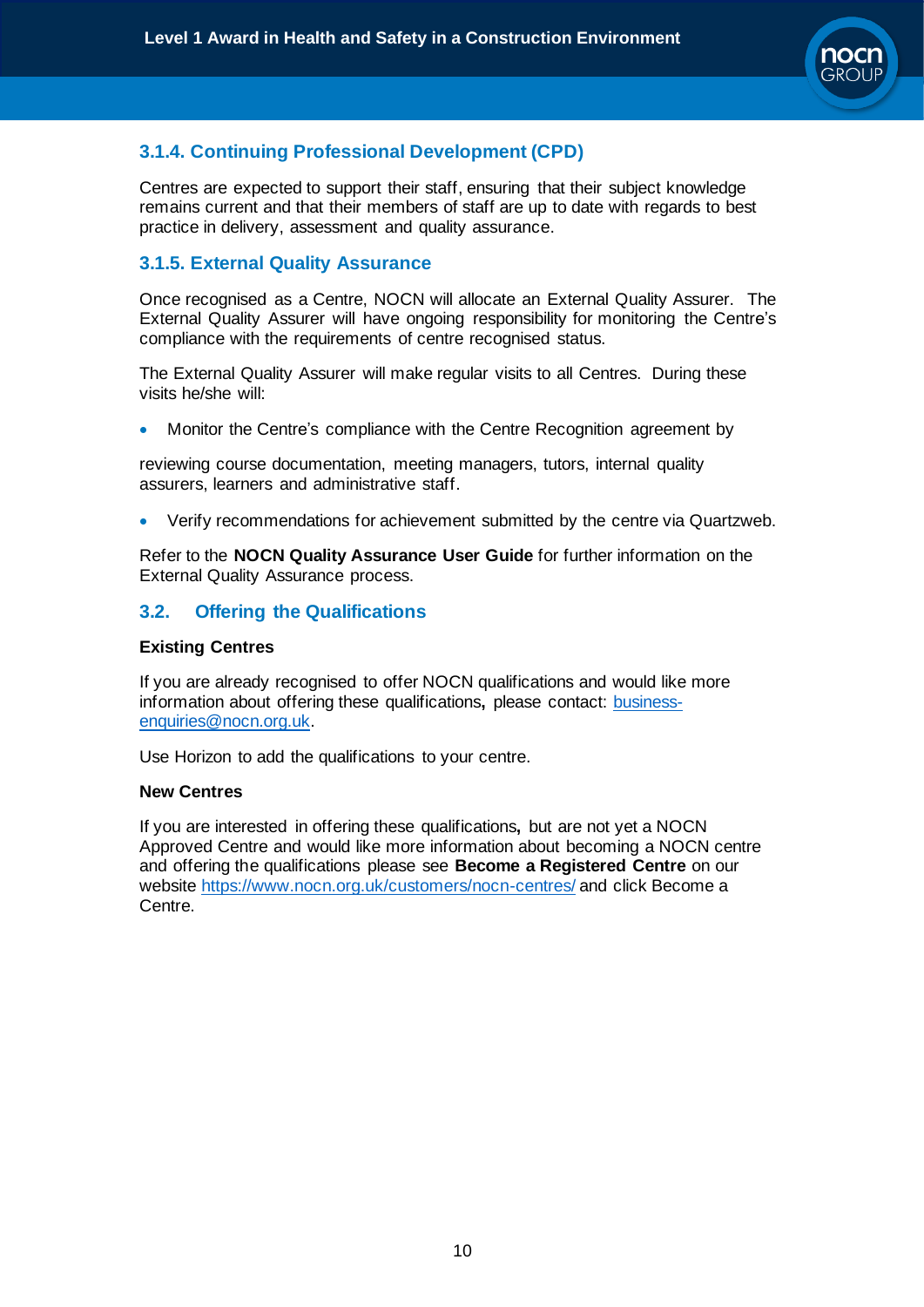

# **4. Component Information**

The NOCN\_Cskills Awards Level 1 Award in Health and Safety in a Construction Environment. qualification consists of 1 Mandatory components.

To achieve this qualification a learner must provide evidence of learning and achievement against all of the assessment criteria within the mandatory component. The Mandatory component can be downloaded via the NOCN website.

• NOCN\_Cskills Awards Level 1 Award in Health and Safety in a Construction Environment. <https://bit.ly/3KGJLSK>